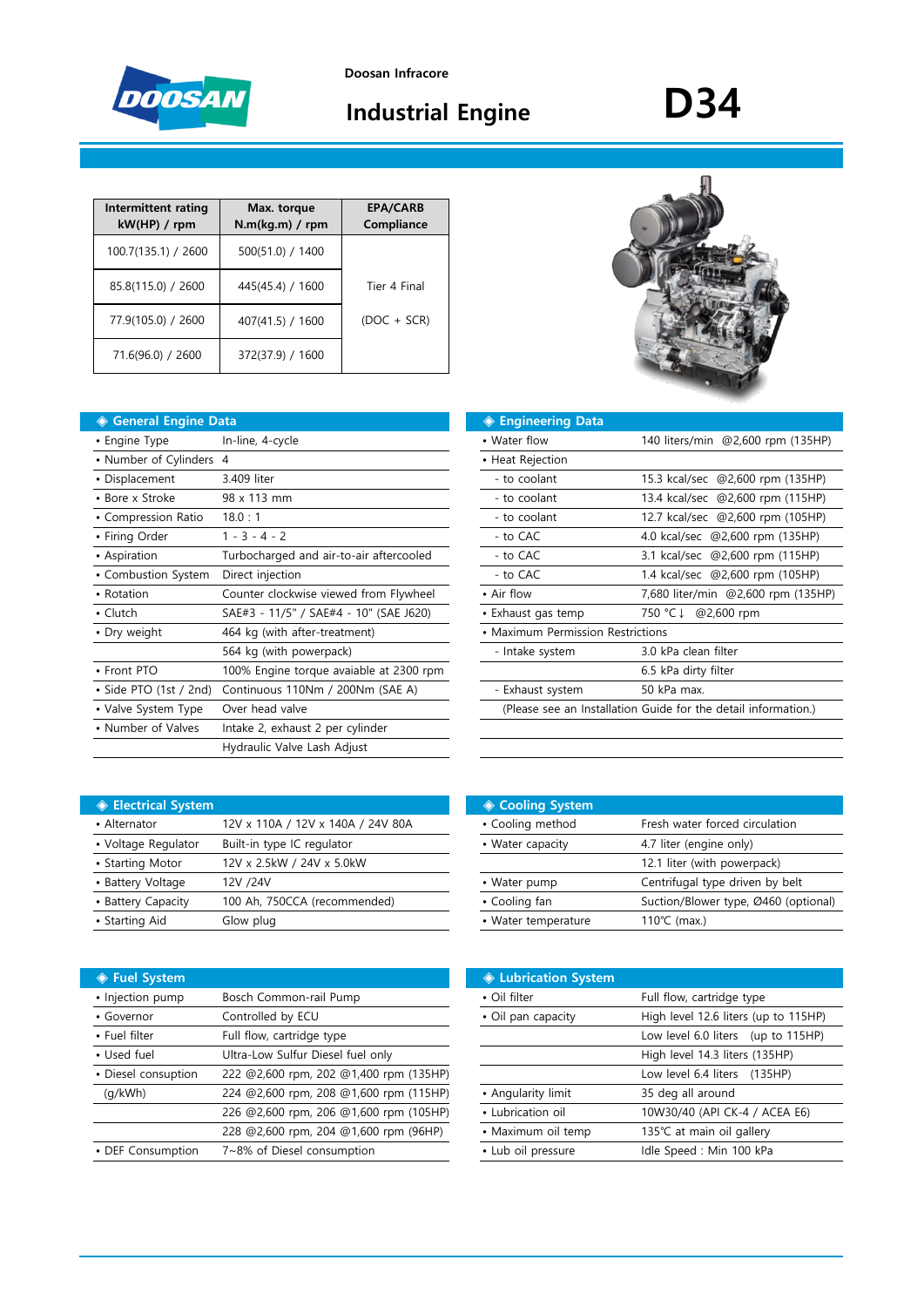#### **◈ Performance Curve Output : Gross Intermittent SAE J1995**

## **100.7kW (135.1HP) @2600 85.8kW (115.0HP) @2600**



|       |       | Power | Torque    |           |      |
|-------|-------|-------|-----------|-----------|------|
| speed | kW    | PS    | <b>HP</b> | <b>Nm</b> | kgm  |
| 800   | 29.3  | 39.9  | 39.3      | 350       | 35.7 |
| 1000  | 49.2  | 66.9  | 66.0      | 470       | 47.9 |
| 1200  | 60.9  | 82.9  | 81.7      | 485       | 49.5 |
| 1400  | 73.3  | 99.7  | 98.3      | 500       | 51.0 |
| 1600  | 82.9  | 112.8 | 111.2     | 495       | 50.5 |
| 1800  | 92.4  | 125.6 | 123.9     | 490       | 50.0 |
| 2000  | 97.4  | 132.4 | 130.6     | 465       | 47.4 |
| 2200  | 100.2 | 136.3 | 134.4     | 435       | 44.4 |
| 2400  | 100.5 | 136.7 | 134.8     | 400       | 40.8 |
| 2600  | 100.7 | 137.0 | 135.1     | 370       | 37.7 |
| 2700  | 93.3  | 126.9 | 125.1     | 330       | 33.7 |



|       |      | Power     |           | Torque    |      |
|-------|------|-----------|-----------|-----------|------|
| speed | kW   | <b>PS</b> | <b>HP</b> | <b>Nm</b> | kgm  |
| 800   | 29.3 | 39.9      | 39.3      | 350.0     | 35.7 |
| 1000  | 45.2 | 61.5      | 60.7      | 432.0     | 44.1 |
| 1200  | 54.3 | 73.8      | 72.8      | 432.0     | 44.1 |
| 1400  | 63.3 | 86.1      | 84.9      | 432.0     | 44.1 |
| 1600  | 74.6 | 101.4     | 100.0     | 445.0     | 45.4 |
| 1800  | 80.3 | 109.2     | 107.7     | 426.0     | 43.4 |
| 2000  | 84.0 | 114.2     | 112.6     | 401.0     | 40.9 |
| 2200  | 85.2 | 115.9     | 114.3     | 370.0     | 37.7 |
| 2400  | 85.5 | 116.2     | 114.6     | 340.0     | 34.7 |
| 2600  | 85.8 | 116.6     | 115.0     | 315.0     | 32.1 |
| 2700  | 76.3 | 103.8     | 102.4     | 270.0     | 27.5 |



### **77.9kW (105.0HP) @2600 71.6kW (96.0HP) @2600**



[rpm]

|       |      | Power     |           |           | Toraue |       |      | Power |      |           | <b>Torque</b> |
|-------|------|-----------|-----------|-----------|--------|-------|------|-------|------|-----------|---------------|
| speed | kW   | <b>PS</b> | <b>HP</b> | <b>Nm</b> | kgm    | speed | kW   | PS    | HP   | <b>Nm</b> | kgm           |
| 800   | 29.3 | 39.9      | 39.3      | 350.0     | 35.7   | 800   | 29.3 | 39.9  | 39.3 | 350.0     | 35.7          |
| 1000  | 41.1 | 55.8      | 55.0      | 392.0     | 40.0   | 1000  | 37.6 | 51.1  | 50.4 | 359.0     | 36.6          |
| 1200  | 49.3 | 67.0      | 66.1      | 392.0     | 40.0   | 1200  | 45.1 | 61.3  | 60.5 | 359.0     | 36.6          |
| 1400  | 57.5 | 78.1      | 77.1      | 392.0     | 40.0   | 1400  | 52.6 | 71.6  | 70.6 | 359.0     | 36.6          |
| 1600  | 68.2 | 92.7      | 91.4      | 407.0     | 41.5   | 1600  | 62.3 | 84.7  | 83.6 | 372.0     | 37.9          |
| 1800  | 73.5 | 99.9      | 98.6      | 390.0     | 39.8   | 1800  | 66.7 | 90.7  | 89.5 | 354.0     | 36.1          |
| 2000  | 76.4 | 103.9     | 102.5     | 365.0     | 37.2   | 2000  | 69.3 | 94.3  | 93.0 | 331.0     | 33.8          |
| 2200  | 77.6 | 105.6     | 104.1     | 337.0     | 34.4   | 2200  | 71.0 | 96.5  | 95.2 | 308.0     | 31.4          |
| 2400  | 77.9 | 105.9     | 104.5     | 310.0     | 31.6   | 2400  | 71.4 | 97.0  | 95.7 | 284.0     | 29.0          |
| 2600  | 78.3 | 106.4     | 105.0     | 287.5     | 29.3   | 2600  | 71.6 | 97.4  | 96.0 | 263.0     | 26.8          |
| 2700  | 69.6 | 94.6      | 93.3      | 246.0     | 25.1   | 2700  | 63.6 | 86.5  | 85.3 | 225.0     | 22.9          |